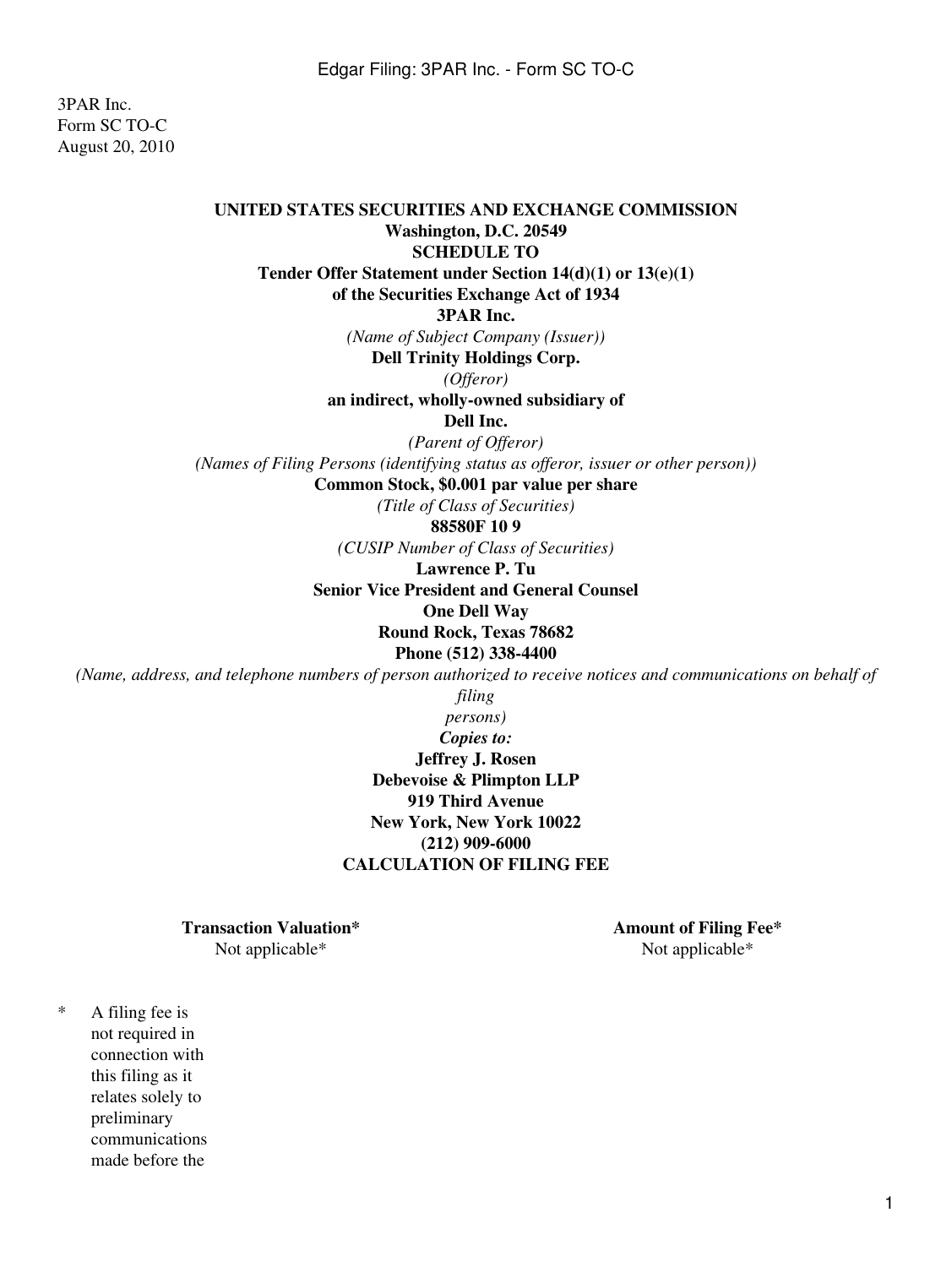commencement of a tender offer.

o Check the box if any part of the fee is offset as provided by Rule 0-11 (a)(2) and identify the filing with which the offsetting fee was previously paid. Identify the previous filing by registration statement number, or the form or schedule and the date of its filing.

Amount Previously Paid: None Filing Party: N/A

Form or Registration No.: N/A Date Filed: N/A

- þ Check the box if the filing relates solely to preliminary communications made before the commencement of a tender offer.
- Check the appropriate boxes below to designate any transactions to which the statement relates:
- þ Third-party tender offer subject to Rule 14d-1.
- o Issuer tender offer subject to Rule 13e-4.
- o Going-private transaction subject to Rule 13e-3.
- o Amendment to Schedule 13D under Rule 13d-2.

Check the following box if the filing is a final amendment reporting the results of the tender offer. o